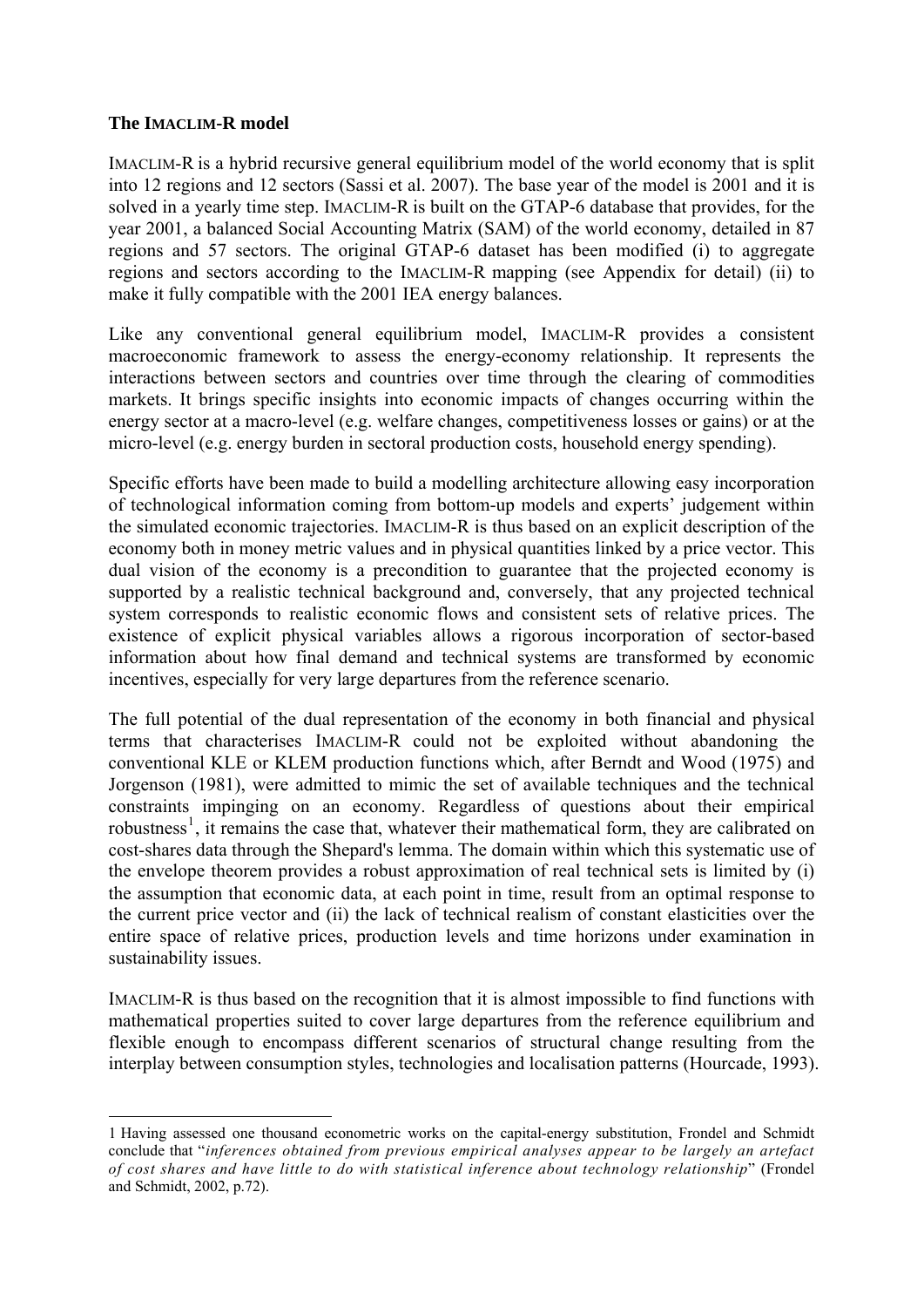The absence of a formal production function is compensated by a recursive structure (Figure 5) that allows a systematic exchange of information between:

- An annual static equilibrium module, in which the production function mimics the Leontief specification, with fixed equipment stocks and fixed intensity of labour, energy and other intermediary inputs, but with a flexible utilisation rate. Solving this equilibrium at *t* provides a snapshot of the economy at this date: a set of information about relative prices, levels of output, physical flows and profitability rates for each sector and allocation of investments among sectors;
- Dynamic modules, including demography, capital dynamics and sector-specific reduced forms of technology-rich models which take into account the economic values of the previous static equilibria, assess the reaction of technical systems and send back this information to the static module in the form of new input-output coefficients to calculate the equilibrium at *t+1*.

Each year, technical choices are flexible but they modify only at the margin the input-output coefficients and labour productivity embodied in existing equipment that result from past technical choices. This general clay putty assumption is critical to represent the inertia in technical systems and the role of volatility in economic signals.



**Figure 1 : Iterative Top-down / Bottom-Up dialogue in IMACLIM-R**

Technically, the IMACLIM-R model generates an economic trajectory by solving successive yearly static equilibria of the economy interlinked by dynamic modules. Within the static equilibrium, domestic and international markets for all *goods* – not including *factors* such as capital and labour – are cleared by a unique set of relative prices that depend on the behaviours of representative agents on the demand and supply sides. The calculation of this equilibrium determines the following variables: relative prices, wages, labour, quantities of goods and services, value flows.

In each region, the demand for each good comes from household consumption, government consumption, investment and intermediate uses from other production sectors. This demand can be provided either by domestic production or imports and all goods and services are traded on world markets.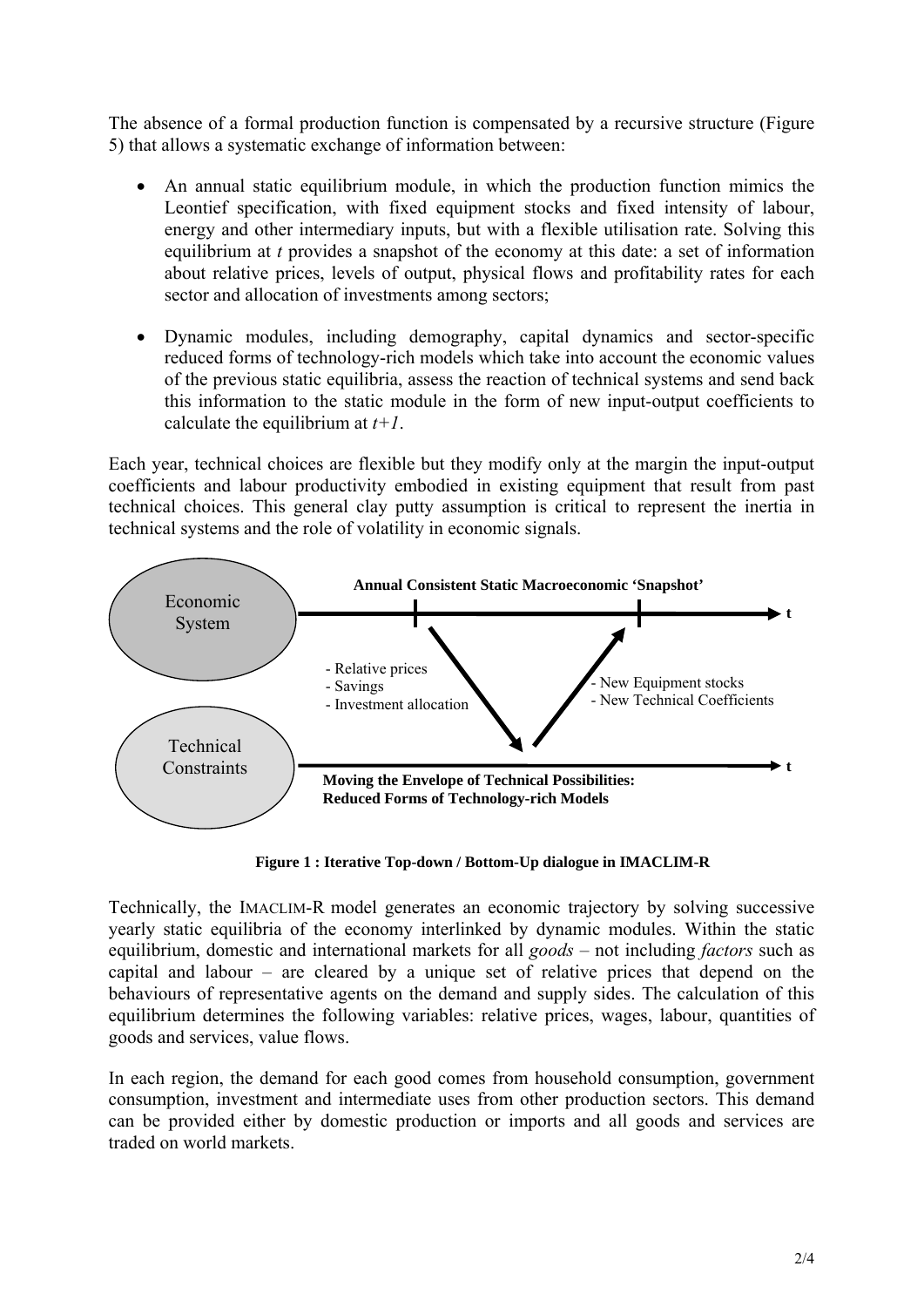For non-energy sectors, domestic and imported products are assumed to be non-perfect substitutes and the model uses the conventional Armington assumption (Armington, 1969) to describe the trade patterns. This specification enables the representation of markets in which domestically produced goods keep a share of domestic markets even though their price is higher than the world price, and in which different exporters co-exist on the world market even with different prices. While ensuring the closure of domestic and international markets in value terms, the Armington specification has the major drawback of not allowing the summing of international trade flows in physical terms. While this modelling choice can be maintained for generic "composite goods", where quantity units are indexes that are not used directly in the analysis of the economy-energy-environment interfaces, it is not compatible with the need to track energy balances expressed in real physical units. Therefore, for energy goods, the model assumes a perfect substitutability that makes it relevant to sum all flows. But, to avoid that the cheapest exporter supplies the entire market, the model instead follows a mere market sharing formula.

Within each static equilibrium, the behaviour of producers is not represented, in the IMACLIM-R model, by a production function allowing for substitution between factors. These substitutions are treated separately in sector-specific dynamic modules. Producers are therefore assumed to operate under short-run constraints of (i) a fixed maximal production capacity *Capk,i*, defined as the maximum level of physical output achievable with the equipment built and accumulated previously, and (ii) fixed input-output coefficients representing that, with the current set of embodied techniques, producing one unit of a good *i* in region *k* requires fixed physical amounts  $IC_{j,i,k}$  of intermediate goods *j* and  $l_{k,i}$  of labour. In this context, the only margin of freedom of producers is to adjust the utilisation rate  $Q_{k,i}/Cap_{k,i}$ according to the relative market prices of inputs and output. This represents a slightly different paradigm from usual production specifications, since the 'capital' factor is not always fully operated.

The partial use of capacities comes from this short-run rigidity of available techniques on the supply side, the utilisation rate being determined by the equilibrium between supply and demand. Supply curves are shaped by the existence of static decreasing returns: production costs increase when the capacity utilisation rate of equipments approaches one. In this version of the model, the decreasing return parameter (noted *Ωk,i*) weighs on sectoral wages and all sectors apply a constant mark-up rate  $\pi_{k,i}$  to their inputs' costs. The producer price  $p_{k,i}$  is then given by the sum of unitary intermediate input purchases  $pIC_{j,i,k}$ .  $IC_{j,i,k}$ , unit real labour cost  $Q_{k,iW_{k,i}l_{k,i}}$  and labour taxes  $tax_{k,i}^w$ , and profit  $p_{k,i}\pi_{k,i}$ , as shown by the following equation:

$$
p_{k,i} = \sum_{j} pIC_{j,i,k} \cdot IC_{j,i,k} + ( \Omega_{k,i} \cdot w_{k,i} ) \cdot l_{k,i} \cdot (1 + \text{tax}_{k,i}^{w}) + \pi_{k,i} \cdot p_{k,i}
$$
 (1)

where *i*, *j*, *k* stand for sectors, products and regions. This equation represents an inverse supply curve, since it shows how the representative producer decides its level of output  $Q_{k,i}$  (which is included in the  $Q_{ki}$  factor) as a function of all prices and real wages.

Consumers' final demand results from solving the utility maximisation programme of a representative consumer. The distinctive features of this programme consist in the arguments of the utility function and the existence of two budget constraints.

The arguments of the utility function  $U$  are the goods  $C_{k,i}$  produced by the agriculture, industry and services sectors, with basic needs  $bn_{k,i}$ , and the services of mobility  $S_{k,mobility}$  (in passenger